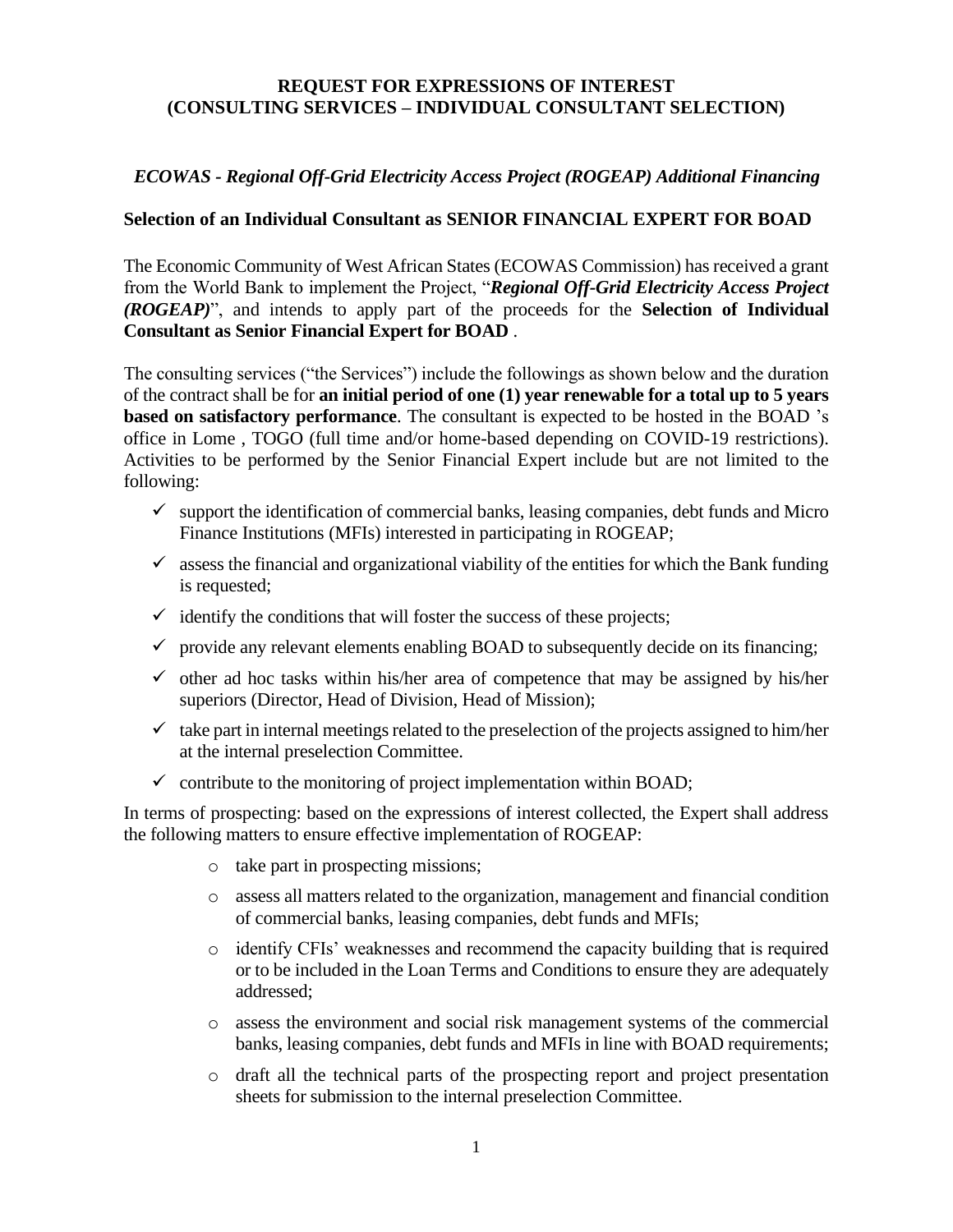In terms of assessing capacity building needs, the Expert shall:

- o assess, in collaboration with the technical and environmental experts of ECOWAS and BOAD, the CFIs project evaluation mechanism, including solar renewable energy projects, to identify, where appropriate, the financial, technical, environmental, gender and reporting capacity building needs during the project implementation or operation phases;
- o Propose, following the assessment, a fully costed capacity building plan per CFI for their effective participation in the project implementation.

The ECOWAS Commission invites eligible Individual Consultants ("Consultants") to indicate their interest in providing the Services. Interested Consultants should provide information demonstrating that they have the required qualifications and relevant experience to perform the Services. *The shortlisting criteria are as follow*:

## **Qualification**

• at least a Masters' degree in finance, business administration or equivalent areas.

# **Experience and skills**

- Senior Financial Expert with proven experience in the technical and financial analysis of private sector companies
- At least 15 years of professional experience, including at least 10 years in the development, assessment, and monitoring of financial sector projects within WAEMU countries;
- advanced knowledge of the updated regulations of CFIs in WAEMU countries,
- Strong planning, organization and time management skills and ability to manage multiple tasks;
- Capacity to be a member of a multi-disciplinary team, to provide advice and recommend actions;
- Proficiency in preparing and presenting professional reports and analytical papers;
- Proficient computer skills (Excel and Word in particular);
- Excellent interpersonal and communication skills, ability to manage relations with development partners, to work under pressure and handle politically and culturally sensitive issues.

## *Language*

• Candidates must have proficient communication in reading, oral and written English and French. Ability to communicate in Portuguese can be an advantage.

## **Note: Citizens of ECOWAS member States are particularly encouraged to apply for this consultancy.**

The attention of interested Consultants is drawn to paragraph 3.16 and 3.17 of the World Bank's Procurement Regulations for IPF Borrowers: Procurement in Investment Project Financing – Goods, Works, Non-Consulting and Consulting Services, July 2016, setting forth the World Bank's policy on conflict of interest in Consulting Services.